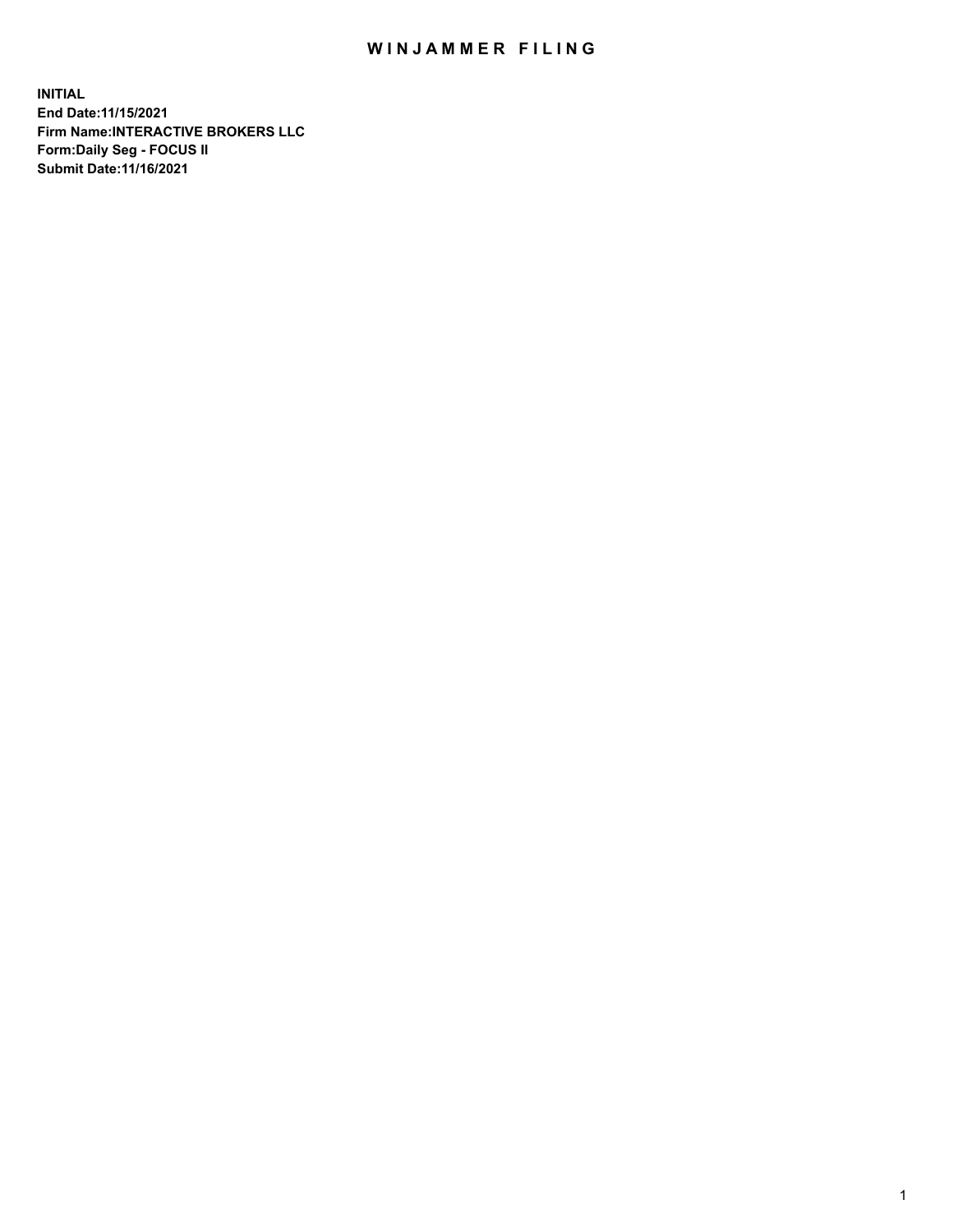**INITIAL End Date:11/15/2021 Firm Name:INTERACTIVE BROKERS LLC Form:Daily Seg - FOCUS II Submit Date:11/16/2021 Daily Segregation - Cover Page**

| Name of Company                                                                                                                                                                                                                                                                                                                | <b>INTERACTIVE BROKERS LLC</b>                                                                 |
|--------------------------------------------------------------------------------------------------------------------------------------------------------------------------------------------------------------------------------------------------------------------------------------------------------------------------------|------------------------------------------------------------------------------------------------|
| <b>Contact Name</b>                                                                                                                                                                                                                                                                                                            | James Menicucci                                                                                |
| <b>Contact Phone Number</b>                                                                                                                                                                                                                                                                                                    | 203-618-8085                                                                                   |
| <b>Contact Email Address</b>                                                                                                                                                                                                                                                                                                   | jmenicucci@interactivebrokers.c<br>om                                                          |
| FCM's Customer Segregated Funds Residual Interest Target (choose one):<br>a. Minimum dollar amount: ; or<br>b. Minimum percentage of customer segregated funds required:% ; or<br>c. Dollar amount range between: and; or<br>d. Percentage range of customer segregated funds required between:% and%.                         | $\overline{\mathbf{0}}$<br>$\overline{\mathbf{0}}$<br>155,000,000 245,000,000<br>00            |
| FCM's Customer Secured Amount Funds Residual Interest Target (choose one):<br>a. Minimum dollar amount: ; or<br>b. Minimum percentage of customer secured funds required:%; or<br>c. Dollar amount range between: and; or<br>d. Percentage range of customer secured funds required between:% and%.                            | $\overline{\mathbf{0}}$<br>$\overline{\mathbf{0}}$<br>80,000,000 120,000,000<br>0 <sub>0</sub> |
| FCM's Cleared Swaps Customer Collateral Residual Interest Target (choose one):<br>a. Minimum dollar amount: ; or<br>b. Minimum percentage of cleared swaps customer collateral required:% ; or<br>c. Dollar amount range between: and; or<br>d. Percentage range of cleared swaps customer collateral required between:% and%. | $\overline{\mathbf{0}}$<br>$\overline{\mathbf{0}}$<br>0 <sub>0</sub><br>0 <sub>0</sub>         |

Attach supporting documents CH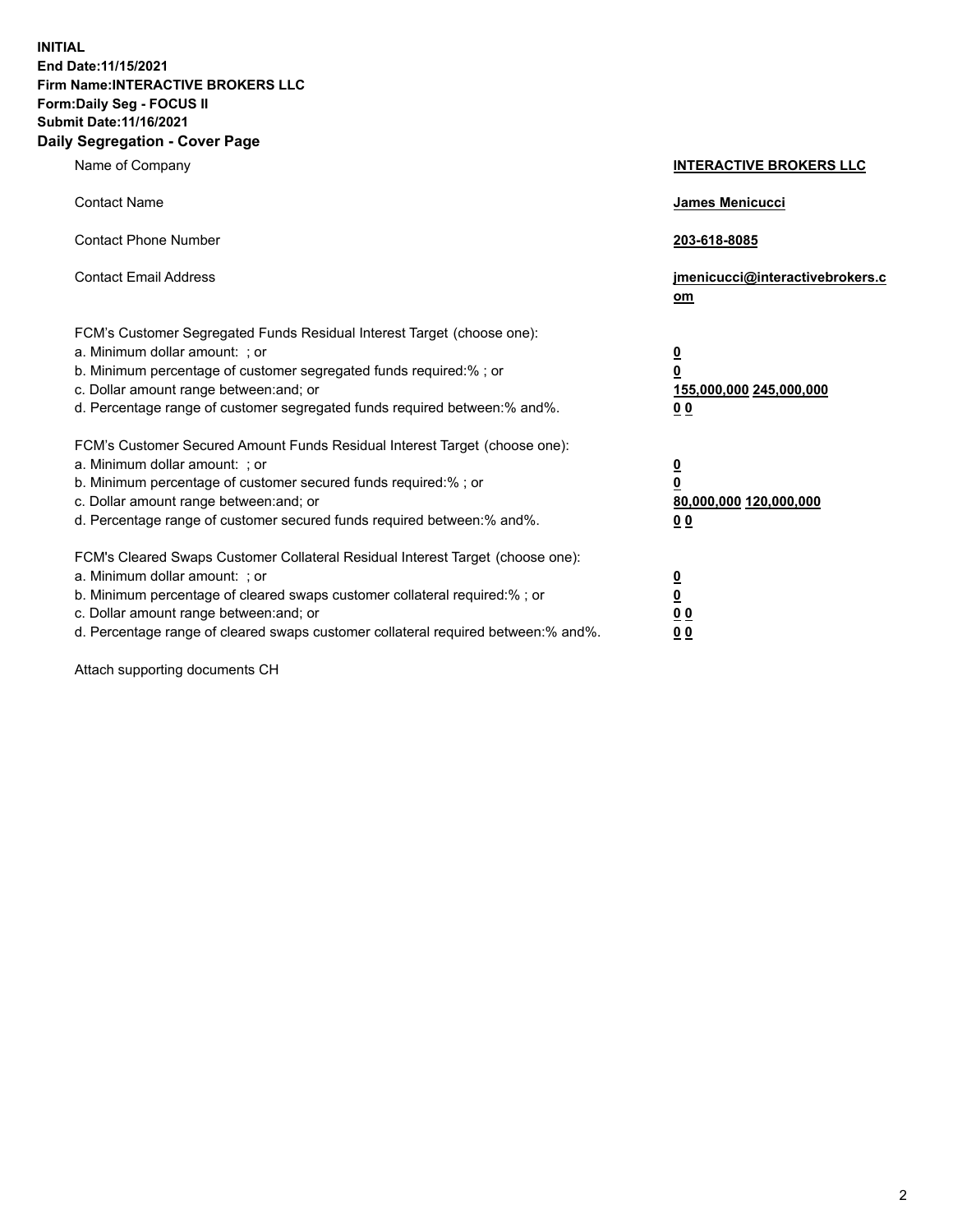## **INITIAL End Date:11/15/2021 Firm Name:INTERACTIVE BROKERS LLC Form:Daily Seg - FOCUS II Submit Date:11/16/2021 Daily Segregation - Secured Amounts**

|                | Daily Ocglegation - Occuled Aniounts                                                                       |                                               |
|----------------|------------------------------------------------------------------------------------------------------------|-----------------------------------------------|
|                | Foreign Futures and Foreign Options Secured Amounts                                                        |                                               |
|                | Amount required to be set aside pursuant to law, rule or regulation of a foreign                           | $0$ [7305]                                    |
|                | government or a rule of a self-regulatory organization authorized thereunder                               |                                               |
| $\mathbf{1}$ . | Net ledger balance - Foreign Futures and Foreign Option Trading - All Customers                            |                                               |
|                | A. Cash                                                                                                    | 505,903,009 [7315]                            |
|                | B. Securities (at market)                                                                                  | 0[7317]                                       |
| 2.             | Net unrealized profit (loss) in open futures contracts traded on a foreign board of trade                  | 750,214 [7325]                                |
| 3.             | Exchange traded options                                                                                    |                                               |
|                | a. Market value of open option contracts purchased on a foreign board of trade                             | 148,331 [7335]                                |
|                | b. Market value of open contracts granted (sold) on a foreign board of trade                               | $-5,993$ [7337]                               |
| 4.             | Net equity (deficit) (add lines 1. 2. and 3.)                                                              | 506,795,561 [7345]                            |
| 5.             | Account liquidating to a deficit and account with a debit balances - gross amount                          | 27,975 [7351]                                 |
|                | Less: amount offset by customer owned securities                                                           | 0 [7352] 27,975 [7354]                        |
| 6.             | Amount required to be set aside as the secured amount - Net Liquidating Equity                             | 506,823,536 [7355]                            |
|                | Method (add lines 4 and 5)                                                                                 |                                               |
| 7.             | Greater of amount required to be set aside pursuant to foreign jurisdiction (above) or line                | 506,823,536 [7360]                            |
|                | 6.                                                                                                         |                                               |
|                | FUNDS DEPOSITED IN SEPARATE REGULATION 30.7 ACCOUNTS                                                       |                                               |
| 1.             | Cash in banks                                                                                              |                                               |
|                | A. Banks located in the United States                                                                      | 39,306,704 [7500]                             |
|                | B. Other banks qualified under Regulation 30.7                                                             | 0 [7520] 39,306,704 [7530]                    |
| 2.             | Securities                                                                                                 |                                               |
|                | A. In safekeeping with banks located in the United States                                                  | 320,981,240 [7540]                            |
|                | B. In safekeeping with other banks qualified under Regulation 30.7                                         | 0 [7560] 320,981,240 [7570]                   |
| 3.             | Equities with registered futures commission merchants                                                      |                                               |
|                | A. Cash                                                                                                    | $0$ [7580]                                    |
|                | <b>B.</b> Securities                                                                                       | $0$ [7590]                                    |
|                | C. Unrealized gain (loss) on open futures contracts                                                        | $0$ [7600]                                    |
|                | D. Value of long option contracts                                                                          | $0$ [7610]                                    |
|                | E. Value of short option contracts                                                                         | 0 [7615] 0 [7620]                             |
| 4.             | Amounts held by clearing organizations of foreign boards of trade                                          |                                               |
|                | A. Cash                                                                                                    | $0$ [7640]                                    |
|                | <b>B.</b> Securities                                                                                       | $0$ [7650]                                    |
|                | C. Amount due to (from) clearing organization - daily variation                                            | $0$ [7660]                                    |
|                | D. Value of long option contracts                                                                          | $0$ [7670]                                    |
|                | E. Value of short option contracts                                                                         | 0 [7675] 0 [7680]                             |
| 5.             | Amounts held by members of foreign boards of trade                                                         |                                               |
|                | A. Cash                                                                                                    | 262,079,699 [7700]                            |
|                | <b>B.</b> Securities                                                                                       | $0$ [7710]                                    |
|                | C. Unrealized gain (loss) on open futures contracts                                                        | 9,494,635 [7720]                              |
|                | D. Value of long option contracts                                                                          | 148,331 [7730]                                |
|                | E. Value of short option contracts                                                                         | <mark>-5,993</mark> [7735] 271,716,672 [7740] |
| 6.             | Amounts with other depositories designated by a foreign board of trade                                     | $0$ [7760]                                    |
| 7.             | Segregated funds on hand                                                                                   | $0$ [7765]                                    |
| 8.             | Total funds in separate section 30.7 accounts                                                              | 632,004,616 [7770]                            |
| 9.             | Excess (deficiency) Set Aside for Secured Amount (subtract line 7 Secured Statement<br>Page 1 from Line 8) | 125,181,080 [7380]                            |
| 10.            | Management Target Amount for Excess funds in separate section 30.7 accounts                                | 80,000,000 [7780]                             |
| 11.            | Excess (deficiency) funds in separate 30.7 accounts over (under) Management Target                         | 45,181,080 [7785]                             |
|                |                                                                                                            |                                               |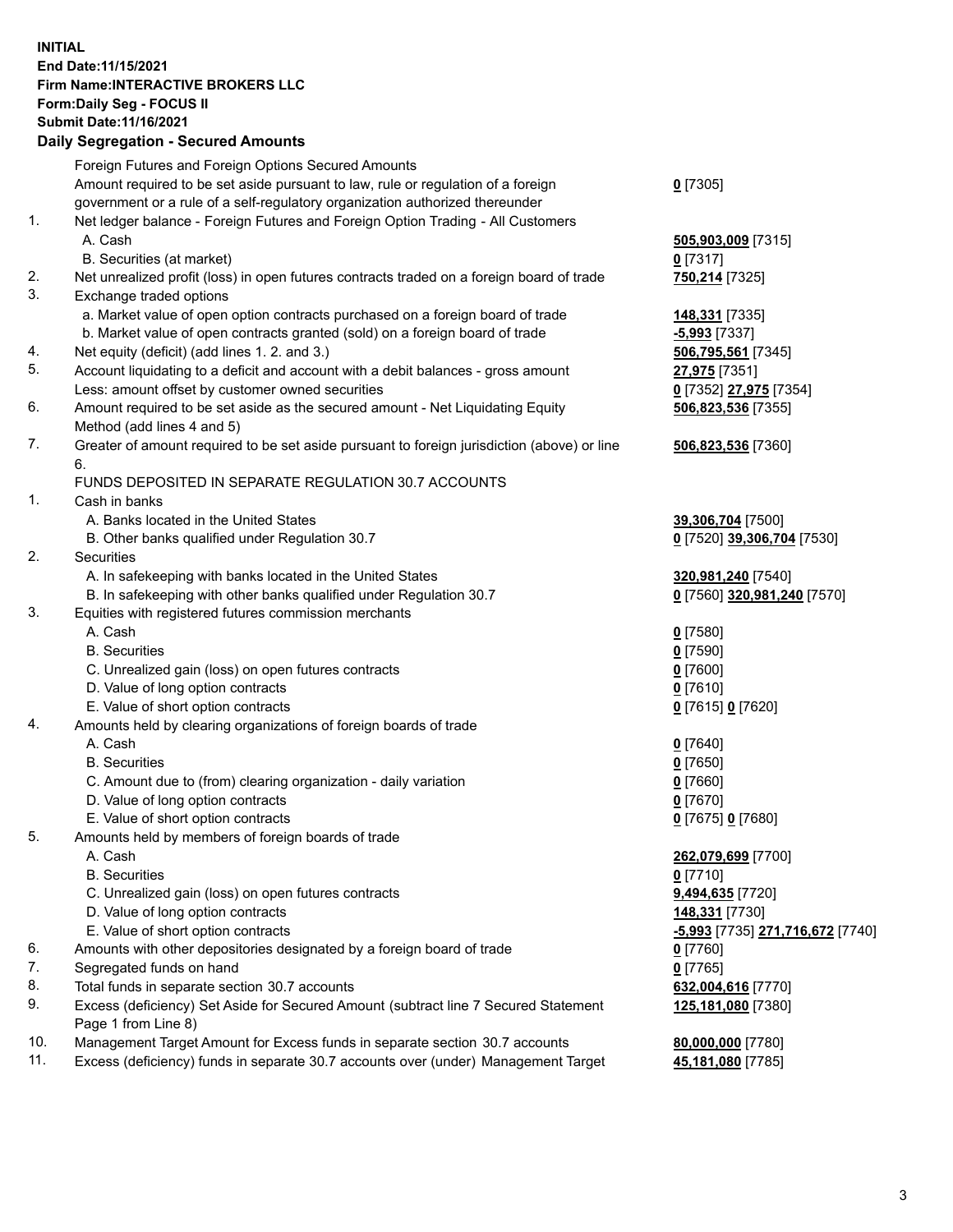**INITIAL End Date:11/15/2021 Firm Name:INTERACTIVE BROKERS LLC Form:Daily Seg - FOCUS II Submit Date:11/16/2021 Daily Segregation - Segregation Statement** SEGREGATION REQUIREMENTS(Section 4d(2) of the CEAct) 1. Net ledger balance A. Cash **7,441,695,948** [7010] B. Securities (at market) **0** [7020] 2. Net unrealized profit (loss) in open futures contracts traded on a contract market **283,485,093** [7030] 3. Exchange traded options A. Add market value of open option contracts purchased on a contract market **509,300,002** [7032] B. Deduct market value of open option contracts granted (sold) on a contract market **-407,065,260** [7033] 4. Net equity (deficit) (add lines 1, 2 and 3) **7,827,415,783** [7040] 5. Accounts liquidating to a deficit and accounts with debit balances - gross amount **1,072,342** [7045] Less: amount offset by customer securities **0** [7047] **1,072,342** [7050] 6. Amount required to be segregated (add lines 4 and 5) **7,828,488,125** [7060] FUNDS IN SEGREGATED ACCOUNTS 7. Deposited in segregated funds bank accounts A. Cash **1,758,116,721** [7070] B. Securities representing investments of customers' funds (at market) **3,682,284,730** [7080] C. Securities held for particular customers or option customers in lieu of cash (at market) **0** [7090] 8. Margins on deposit with derivatives clearing organizations of contract markets A. Cash **1,991,739,665** [7100] B. Securities representing investments of customers' funds (at market) **517,504,945** [7110] C. Securities held for particular customers or option customers in lieu of cash (at market) **0** [7120] 9. Net settlement from (to) derivatives clearing organizations of contract markets **14,148,258** [7130] 10. Exchange traded options A. Value of open long option contracts **509,211,685** [7132] B. Value of open short option contracts **-407,056,354** [7133] 11. Net equities with other FCMs A. Net liquidating equity **0** [7140] B. Securities representing investments of customers' funds (at market) **0** [7160] C. Securities held for particular customers or option customers in lieu of cash (at market) **0** [7170] 12. Segregated funds on hand **0** [7150] 13. Total amount in segregation (add lines 7 through 12) **8,065,949,650** [7180] 14. Excess (deficiency) funds in segregation (subtract line 6 from line 13) **237,461,525** [7190] 15. Management Target Amount for Excess funds in segregation **155,000,000** [7194] 16. Excess (deficiency) funds in segregation over (under) Management Target Amount **82,461,525** [7198]

Excess